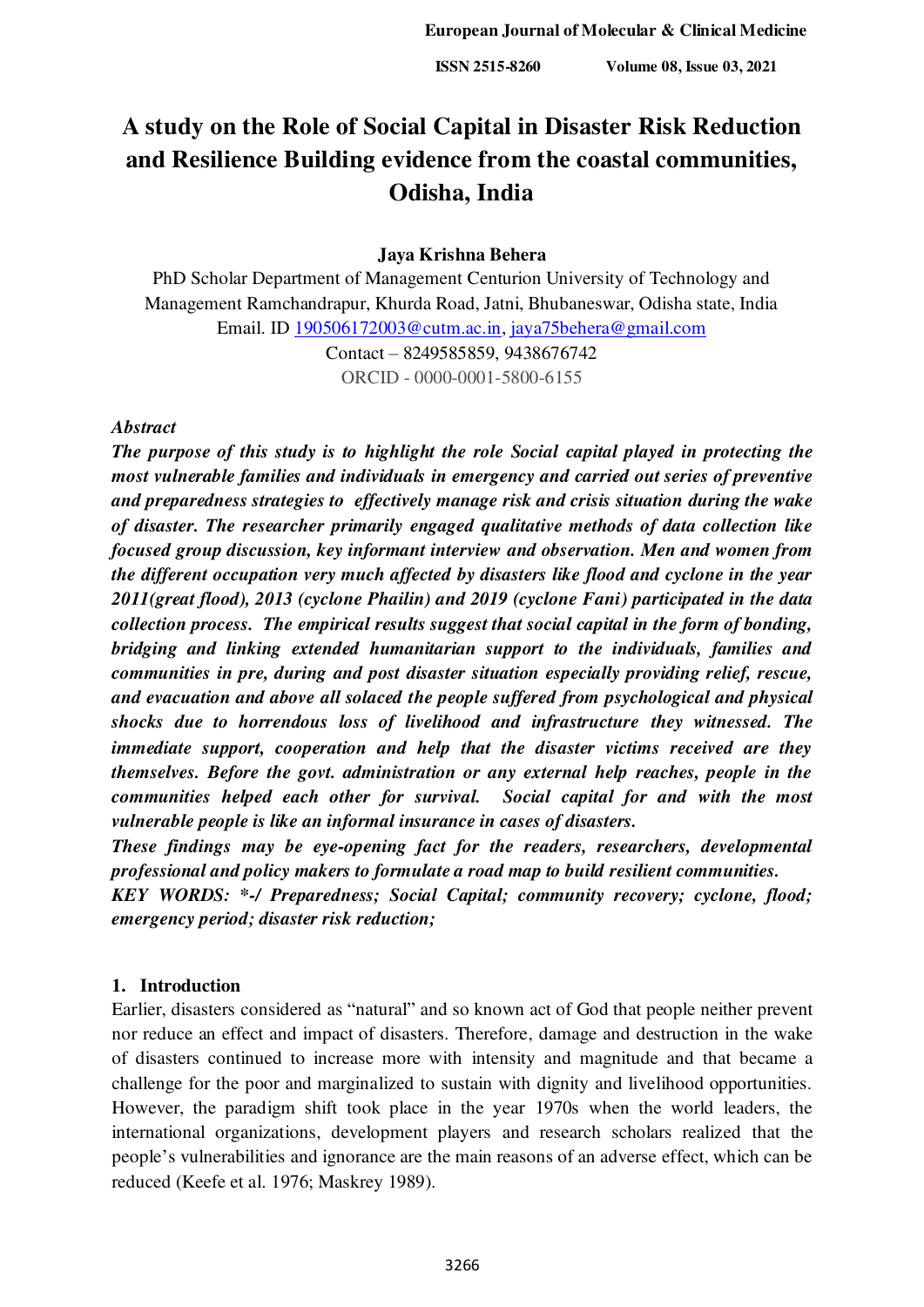The theoretical concept of social capital developed as a resource of shared values, norms, trust and reciprocity primarily play a vital role in resolving conflict and problems in and collective action and cooperation (Coleman, 1988; Putnam, 2000). Many researchers have shown evidence that social capital plays a contributory role in solving health related issues and challenges (Asri & Wiliyanarti, 2017; House, Landis, & Umberson, 1988; Pretty, 2003). For example, some studies show that the residents and regions in United States with highlevel social capital effectively managed people to stay inside their homes to prevent and control the spread of COVID - 19 (Borgonovi & Andrieu, 2020, Varshney & Socher, 2020)

It is a pertinent fact that social, human, natural, financial, and physical capitals are inevitable resources people can utilize and come out of the disaster vulnerabilities. Government and non – government organizations carry out relief, rehabilitation and reconstruction program in an intensive and extensive manner to lessen the impact of disasters among the affected population (Shaw, Gupta, and Sharma 2003). However many researchers ask themselves: despite of enormous amount of resources poured into the communities for response and rehabilitation purpose, why have some communities implemented the program effectively and fulfil the needs of all people on time? While other communities unable to materialize the same program well and on timely manner. There may not be direct answer to it as this involves dynamic and socio- political, economic and religious issues of people that help them to carry out response and rehabilitation program effectively (Mallick et al. 2011b). However, this research paper made an attempt by engaging social capital as an answer to this question. Many disaster studies across many countries reiterate that social capital considered as invaluable resource played important role in managing risk and crisis effectively in pre, during and post disaster situations and benefited the community members in need (Aldrich, 2012a). There are studies, which focused mostly the impact of disasters on human and physical capital and only a few of them carried out the studies on the contribution of social capital in disaster risk reduction. Social capital is a bond, bridge and link, which act as important resources that facilitate to save human life from the crushing effect of disasters (Aldrich, 2012a). It is evident from the researchers point of view that disasters can destroy human, economic, physical and environmental capital but social capital is least affected; however, it can actually grow and act in abundance by saving human lives from the deadly effect and impact of disasters (Dynes, 2002). Social capital therefore considered as collective action and cooperation with trust and solidarity prepare individuals, groups and communities to respond to hazards and disasters effectively and able to bounce back from the shocks of disasters Murphy, 2007, Bihari, and Ryan, 2012, Cutter, K.D. Ash, and C.T. Emrich 2014).

Social capital considered one of the most vital resources in both quantity and quality that binds families, groups and community members together like glue and make them stronger and resilient (Constas, Frankenberger & Hoddinott, 2014). This sense of bonding and belongingness between and among each other further help them to respond to any hazards and disasters without any stress any shocks. In this paper, resilience defined as a strength that absorbs shocks and stress arising due to the wake of disaster and bounce back from an adverse effect and impact of disaster without much loss (Constas, Frankenberger & Hoddinott, 2014). Building of resilience is inevitable at household and community level in order to reduce the risk and vulnerabilities of disasters. A Household is resilient when it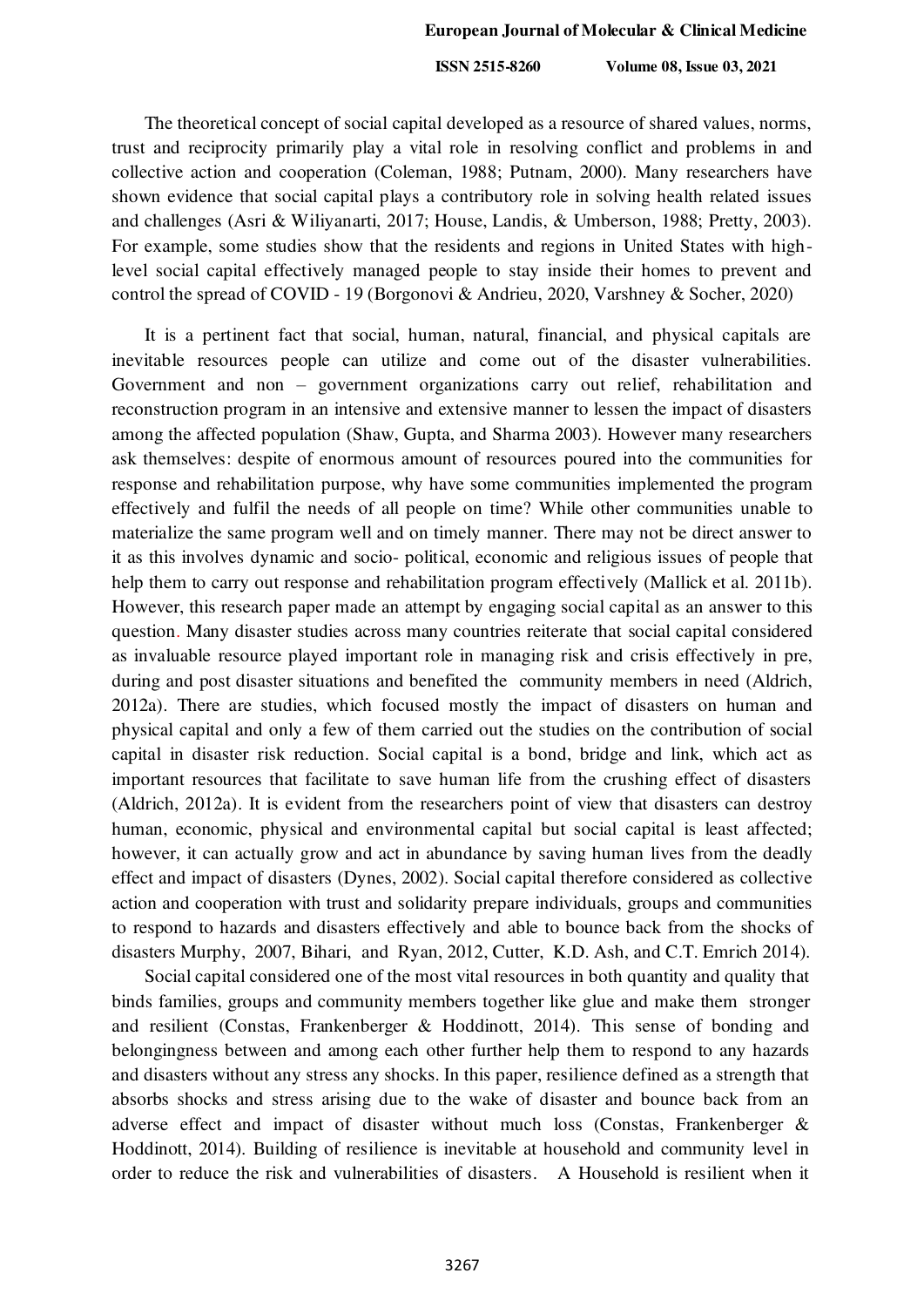develops capacity to lessen the grieving impact of disaster and able to adapt to such situation during the wake of disasters. On the other hand "A community is resilient when it can function and sustain critical systems under stress; adapt to changes in the physical, social, and economic environment; and be self-reliant if external resources are limited or cut off." (Frankenberger, Mueller, Spangler & Alexander, 2013).

Bonding, bridging and linking capital are the people centred resources utilized for enhancing resilience both at household and community level. Bonding social capital is between and among the groups and community members. Bridging social capital is a resource of relationship connects one community with other community or one group with other groups, which are dissimilar in social financial and demographic feature. Linking social capital is a relationship created between community members and the persons or institution in power and position to mobilize resource in times of needs and emergencies (Aldrich, 2012; Cutter et al., 2008).

#### **2. Social Capital from theoretical perspective**

More than a century ago social capital was first defined as good will, fellowship, mutual sympathy between and among groups, individuals and communities (Hanifan, 1916). Many disciplines have found the value and importance of social capital and show that the involvement and participation in-group activities produce positive consequences between and among individuals, groups and community members (Adler & Kwon, 2002, Portes, 1998). Social capital is used to describe relational resources embedded in personal ties are useful in the development of individuals, communities and groups (Tsai & Ghoshal, 1998). Burt's (1992) defined social capital as "friends, colleagues, and more general contacts through which you receive opportunities to use your financial and human capital" (p. 9). Woolcock's (1998) defined it as "the information, trust and norms of reciprocity inherent in one's social network" (p.153). Social capital is an ability of people that facilitate the members, groups and community to work together for common purposes (Fukyyana, 1995) with the direction of social norms, shared values and reciprocity among them (ibid). The social scientists (Bourdieu 1986; Coleman 1988; Putnam 1993, 1995), have defined it as social network that connect individuals to families, groups and with each other either through weak or strong ties. These networks and connections provide reliable data and information, on the trustworthiness of the other group members, and get access to various resources. Aldrich (2012) explains three forms of social capital – bonding, bridging and linking which are separate in identity but closely related to each other. Bonding and bridging social capital are horizontally connected and linking social capital connected vertically between community members and persons in power, position and authority (see figure 1).

**Bonding social capital** is a network of relationship embedded between and among the groups, community members, families and close friends identified with similar sociodemographic, economic, race and ethnicity and practicing similar norms and values between and among themselves (Aldrich, 2012, Putnam, 2000). The core relationship of boding lies on trust and reciprocity, collective action and cooperation. Bonding social capital always ready to extend needful support to the disaster affected members in times of emergencies (Frankenberger et al., 2013). Bonding social capital primarily a sense of belongingness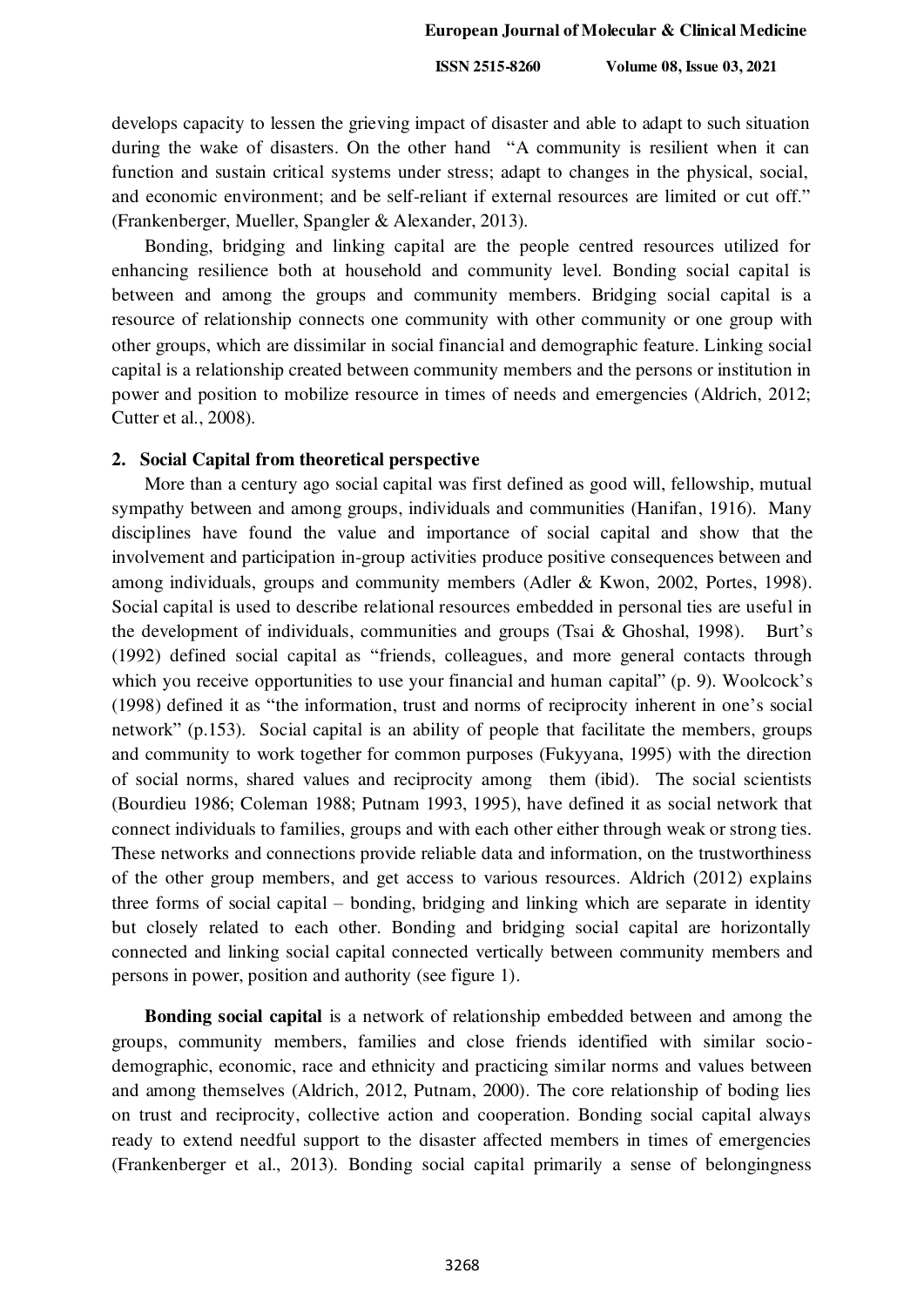always strive to work together and help each other at any cost and this kind of united response to any hazards or disaster may strengthen the bond of love, care and solidarity for one another and consequently become resilient to any upcoming disasters and hazards in future (Norris & Stevens, 2007; Solnit, 2009). Sometime the sense of closeness with people of same culture, religion, race and ethnicity does not allow building relationship with the people of outside network due to lack of trust and confidence with outsiders (Abrams et al., 2005; Coffé & Geys 2007).

**Bridging social capital** is a network of People of between different communities identified with diversified culture, socio- economic, demographic and geographic boundaries extend help and support for one another in times of emergencies period. These two different communities allow each other's common resources, assets and infrastructures for common benefit and even have easy access to thrift and credit system as and when required (Aldrich, 2012). Under the bridging relationship, people develop common understanding realizing that the two communities are friends and not foe as far as disasters, climate change and global warming are concerned. These issues addressed jointly in and through exchange of information, ideas, thoughts and best practices (Frankenberger et al., 2013). Two neighbouring communities rely on each other especially extending valuable support in time of disasters and these kind of philanthropic activities give rise to community resilience (Wetterberg 2004). The support of unaffected community is very vital in case of other community massively affected either by manmade or natural disasters immediately before any external support arrives (Frankenberger et al., 2013).

**Linking social capital** is a vertical connection developed by an individual of a community with the persons in power, position and authority to seek support and resources in times of emergencies. This kind of network is very vital and valuable for socio economic development and resilience building of a family and community at large (Aldrich, 2012).

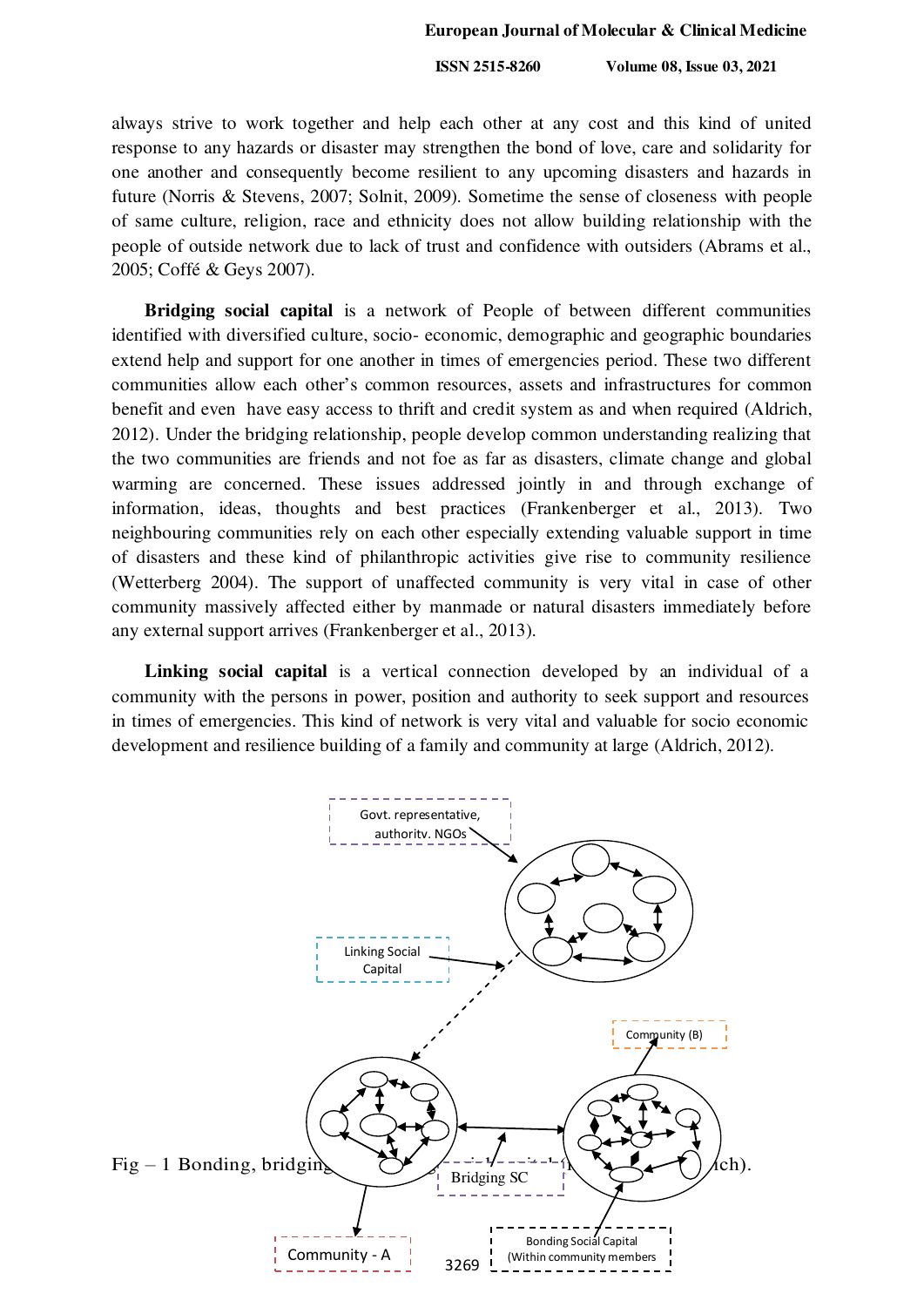Households and communities having three types of social capital are more resilient than having any one or two (Aldrich, 2012; Elliot et al. 2010; Woolcock & Narayan, 2000). Because each type of resource is very much required for extending lifesaving support and help when there is no timely help from outside. The timely help and support extended by bonding, bridging and linking capital to the individuals, groups and communities leads to long term development and resilience building (Frankenberger et al., 2013).

## **3. Research Methodology:**

## **3.1. Research method:**

The researcher primarily engaged qualitative methods of data collection like focused group discussion, key informant interview and observation. Men and women from the different occupation very much affected by disasters like flood and cyclone in the year 2011(great flood), 2013 (cyclone Phailin) and 2019 (cyclone Fani) participated in the data collection process. The researcher also engaged secondary source of data collected from the official records of the panhayat, block and non- government organizations, publications, newspaper articles about the people's response to the disasters. The purpose of qualitative method of data collection was primarily to directly and personally meet the individuals and families affected by the disasters and responded in abundance savings human lives (see, for example, Alam and Collins 2010; Saha 2015; James and Paton 2015). The qualitative methods of data collection tried to avail more and more pertinent data and information in and through in depth interview and interaction with regards how social capital engaged in search, evacuation, saving lives and providing emergency relief and long term recovery to cope with future hazards and disasters (Aldrich 2011a, b; Chamlee-Wright and Storr 2011b).

The research carried out with the outlined methods of data collection with the different stakeholders and groups preferably contributed in disaster relief and recovery process. The first form of data collection was Focused Group Discussion (FGD) carried out for and with the village development committee, village youth association, women self-help groups. A total of 10 to 12 members both men and women between the age group of 22 and above participated in the FGDs. On the other hand the in depth, interview and interaction carried out with the 3 men and 3 women of each village and mostly affected by the disasters, one each PRI functionaries, NGO and INGO staff, volunteer, emergency officers at the block, district and state level.

## **3.2. Study Area and disasters:**

The study conducted in the five villages of Alanda gram panchyats from Nimapara block of Puri district, Odisha state, India. According to 2011 census, the total household and population in Alanda is 355 and 1832 respectively. The total household in Juanla is 116 and 512 population, the total household in Kushikona is 204 and 986 is the total population, the total household in Talatanla is 122 and the total population is 481. On the other hand, the total household in Kajipatna is 214 and the total population coverage is 811. In regards to primary occupation of the people, more than 75% families depend on agricultural activities as source of their livelihood and the rest 25% people are share cropper, daily labourers, private and govt. service holders.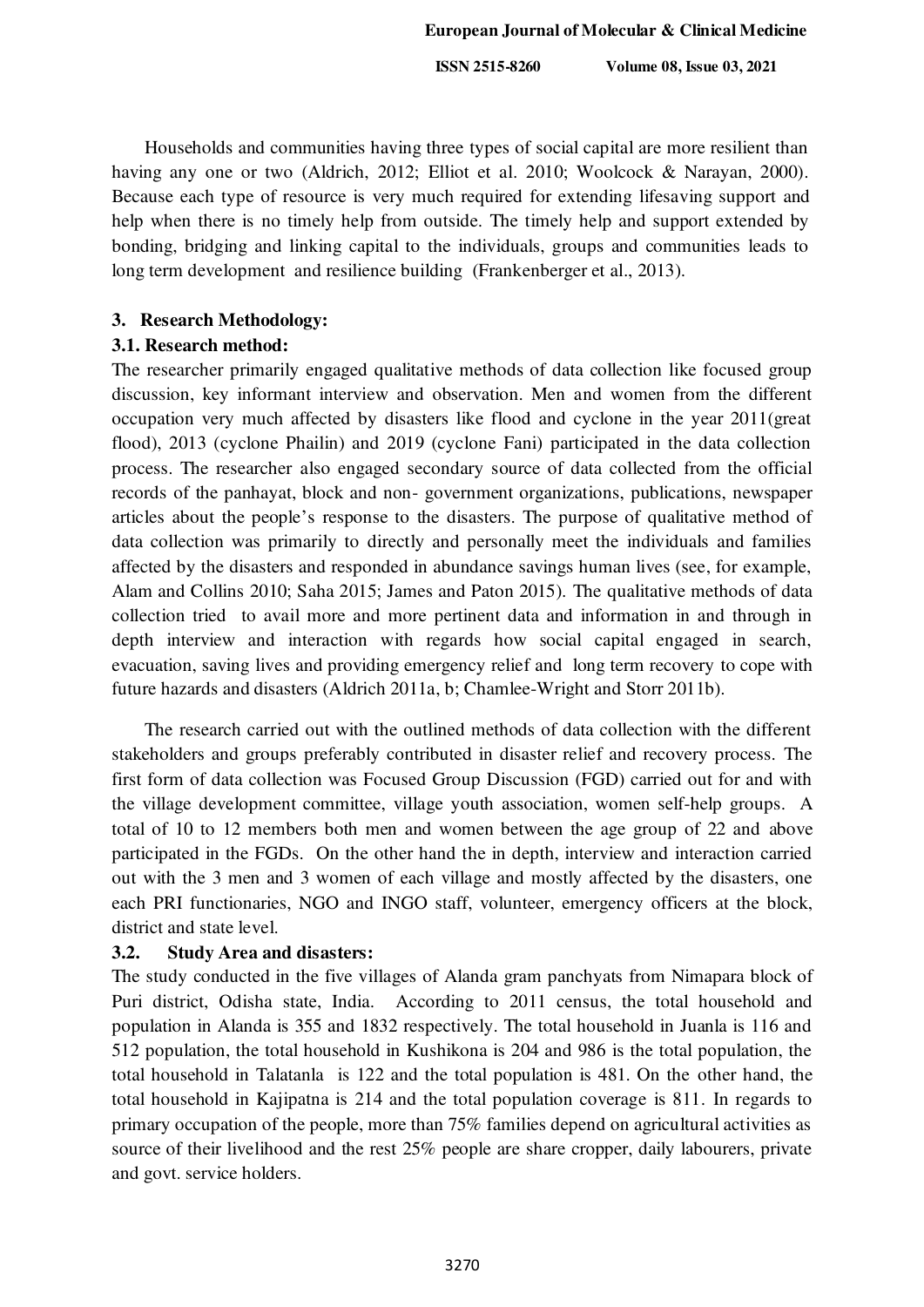The state of Odisha has a coastline of 485 km long called coastal Odisha. The region is surrounded by lower Ganges (Ganga) plain to the north, Bay of Bengal to the east, the Indian Ocean to the south and the Eastern Ghats in the west. The 485 km long of coastline of Odisha exposes the State to flood, cyclones and storm surges. Heavy rainfall during monsoon causes floods in the rivers. Flow of water from neighbouring States of Jharkhand and Chattisgarh also contributes to flooding. The rivers and its tributaries flow with heavy current of water due to poor drainage, high degree of siltation of the rivers, soil erosion, breaching of the river embankment and spilling of floodwater outside the rivers cause severe flood in the river basin and delta areas. The biggest river of Odisha called Mahanadi and other rivers such as Subarnarekha, Brahmani, Baitarani, Rushikulya, Vansadhara and their many tributaries and branches flowing through the State expose vast areas to flood.

The study region such as Puri, Nimapara and the five villages in particular very much exposed to cyclone, storm surge and flood due to Bay of Bengal to its close vicinity and the rivers that make the region prone to disasters. Apart from the cyclonic storm that the region has been facing recurrently, the flood is also another event that devastates lives and livelihood of the people. Fortunately or unfortunately the study villages do flow with one main river i.e. the River Daya and it has two main tributaries such as Kusabhadra and Bhargabi (See in the map  $-1$ ). Further, these two rivers merge in one point and create another river i.e. the River Dhanua. People of these regions say that the river Dhanua is not a boon but a bane as this river does not have river embankment as a result in case of heavy flow of water in the river Daya due to heave flow of water in the upper catchment areas, the river Dhanua make misery to the people. As the river does not have embankment, during monsoon in case of flood, thousands of acres of standing crops and growing vegetable damaged making the people resource poor.





India and its coastal regions witness recurrent disasters since more than two decades. Looking at the history of disasters last 30 years, the people witnessed one of the most devastating cyclones in 29th October 1999. Although many cyclones India faced but it was, really in superlative degree so far as enormity & ferocity is concerned. It devastated 14 districts, 128 blocks, 2399 gps, and 17993 villages. 1.89 crore people were severely affected,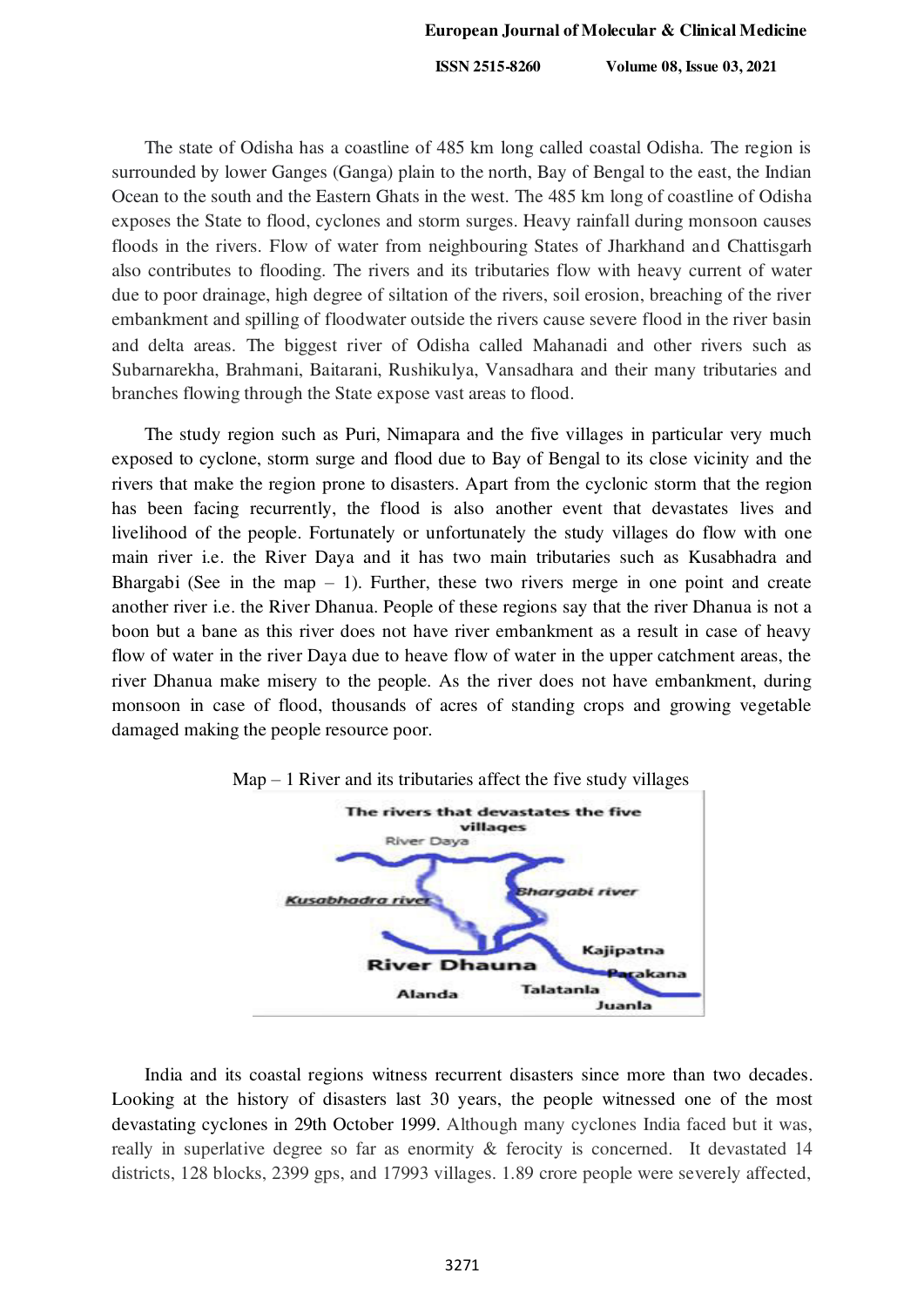#### **European Journal of Molecular & Clinical Medicine**

 **ISSN 2515-8260 Volume 08, Issue 03, 2021**

about 10000 innocent people were killed and 4.45 lakhs livestock got perished and most importantly the entire environment was polluted and degraded and people forced to live in the most polluted environment. The great flood in 2011 devastated 27 districts and more than 67 lakhs people severely affected with standing crops and vegetation of millions of rupees fell flat and destroyed. Cyclone Phailin in 2013 claimed 45 people and thousands of people become homeless. Similarly the cyclone Hudhud in 2014, Titili in October 2018), the cyclone Fani in May 2019, Bulbul in 2019 & the super cyclonic storm Amphan and followed by flood in 2020 devastated the socio - economic backbone of the people and truly people will take years to restore, rebuild and come back to normalcy. Therefore, it becomes necessary for the researcher to carry out an investigation into the situation and to ask pertinent questions: How did the people survive before receiving outside help? What role is Social Capital playing in disaster recovery and preparedness measures in these localities? What are the benefits of bonding, bridging and linking social capital that disaster affected individuals and families in the communities received?





#### **4. Social Capital and post disaster response and recovery:**

The empirical findings of the study revealed that the affected community members received lifesaving help and support from bonding, bridging and linking social capital in pre, during and post disaster situation. The affected people of the flood and cyclones addressed with their basic needs and requirement that saved their lives and mitigated their day today needs and requirement. Among the bonding, bridging and linking social capital, bonding and bridging have helped the people in need to a great extent, whereas linking social capital has the least contribution proving relief, response and recovery of the disaster victims.

## **4.1. Bonding social capital in disaster risk reduction and resilience building:**

Bonding social capital refers to relationship between and among the families, groups and communities emotionally attached to one another within the same locality having common identities, culture and ethnicity (Adler & Kwon, 2002). Communities with similar relation produce more bonding social capital but less bridging and linking social capital at societal and institutional levels (Lin, 2001). Dynes (2006) stated taking the data from the research,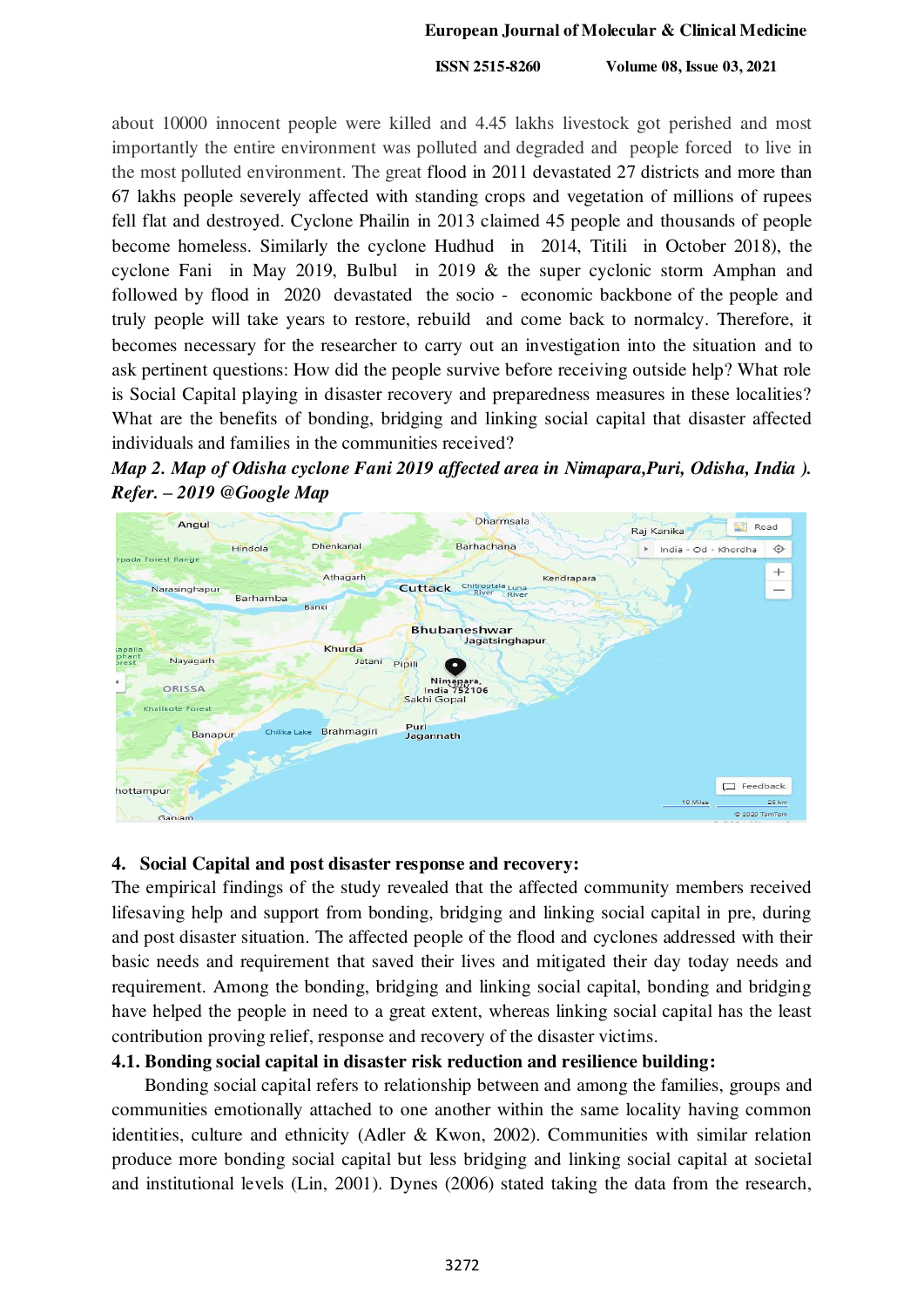that healthy relationship in families, groups and in the communities positively affects survival rates in disasters. Dynes (2006) gave an example stating in the post-earthquake in 1980, individuals living alone were 2.4 times more likely to die waiting for outside rescues than those who lived with other people nearby.

The researcher has built up a strong body of evidence about the role of social capital in disaster risk reduction and resilience building in all the five study villages. The cyclone Fani 2019 followed by the biggest pandemic called COVID - 19 devastated the lives and livelihood of the people. The cyclone Fani destroyed infrastructure, household assets, food grain, seeds preserved and income assets. In one hand, people intend to go out and work hard to survive and on the other hand, the deadliest coronavirus never allowed people to come out of their house for safeguarding life. At this critical juncture, the only hope of these affected people is bonding social capital that played lifesaving role by providing food, water and shelter and even partial financial support with which some constructed temporary houses for survivability with dignity and minimum security. Immediately after cyclone warning received, the relatives, neighbors, kith and kin carried the most vulnerable people like old, sick, pregnant women and differently abled to the nearby cyclone shelter, school premise and as many as 95 affected families were sheltered in the neighbors' and relatives houses for at least three days (see chart number - 1). Bonding social capital at this turmoil period acted like glue that keep the affected families, members and individuals neighbours together giving them hope in despair moment facilitating all kinds of basic requirement, help and support( Norris, Stevens, Pfefferbaum, Wyche, 2008). A case of a widow and homeless narrated below. (Data sources FGD meeting and personal interview)

> *Parbati Behera is a widow one of the inhabitants of Talatanla village. She had a small thatched house where she and her grown up daughter lived. Immediately after receiving cyclone warning, they got ready with some basic dry food like flatten rice, jaggery, drinking water, candle matchbox and mosquito coil etc. Since the village does not have any cyclone shelter or any concrete school building nearby so they stayed at home. When the wind speed was gradually higher one of the neighbours Mr. Mahendra with so much of courage went to their house and brought them to his house. Fortunately, they saved themselves but their house got completely damaged and all other assets and food grains as well. Responding to the researcher's queries, Parbati expressed her anguish "My house and every valuable inside the house got completely damaged, I am thankful to our neighbour Mr. Mahendra and his family who sheltered us for 7 months and provided food, water and other basic requirements until we reconstructed our house." When Mahendra was asked on what made you to shelter this family for long seven months? with curiosity, he replied to the researcher "I sheltered this widow and her daughter in my home as she was homeless and she has no one to be taken care. I did my best from a humanitarian point of view." "I am happy that with great difficulty they have made small house and expecting the government to provide a concrete house for their safety, security and sustainability".*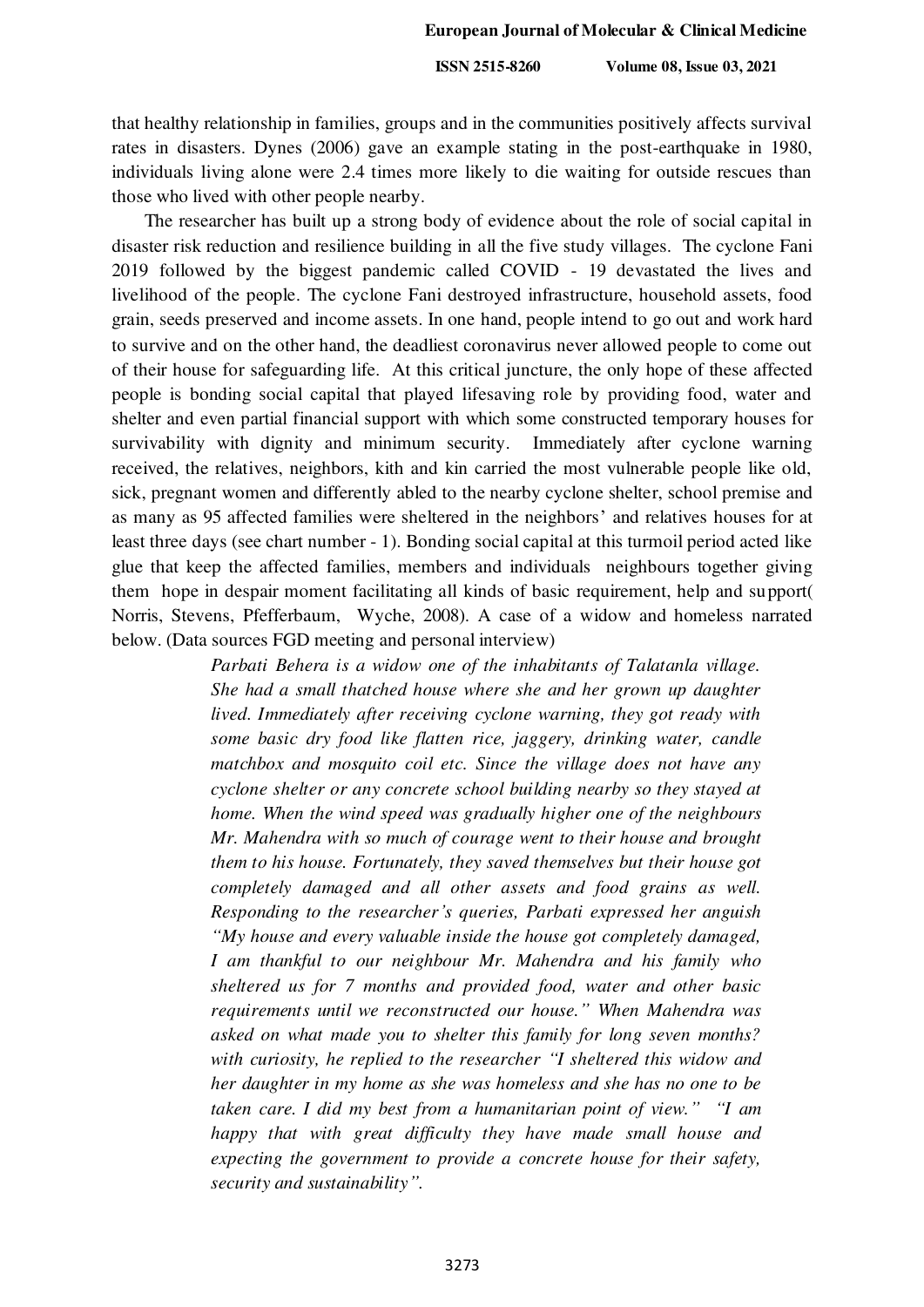Bonding among the community members enables people to help each other in the times of need (Adger, 2010). The nearest kin members not only supported each other in evacuation, they also provided the affected people with food, water and other essential, which helped them to survive (especially in the villages of Chingudiakanta and Juanla as discussed in FGDs). According to Adger (2010), social capital is a living instrument for the groups and community members that facilitated rendering essential services and resource for the affected families. Some respondents of FGDs from five villages reiterated that out of about 275 houses fully damaged 11most resource poor families raised temporary houses with the contribution and support of their relatives and village volunteers (See chart number- 1). Disaster preparedness activities such as early warning, stockpiling, first aid and mock drill on search and rescue activities considered as capacity and strength that people have developed with the efforts of local non – government organizations. These kinds of preparedness activities practiced by the communities will have less destructive effect on them (Mathbor, 2007, Jordan, 2015 and Islam and Walkerden, 2014). Communities with bitter experiences have had faced such disasters are better prepared in all aspects of life with the facilitation of bonding social capital. The emotional attachment of one family with another, groups and community members enables to motivate everyone to take preventive and proactive measures on the wake of disasters (Dynes, 2006). After a couple of months of the cyclone, COVID – 19 the deadliest coronavirus disease spread everywhere like a fire. Bonding social capital with updated skills and information, ensured to maintain social distance, wear mask and use sanitizer as and when required. Bonding social capital formed a safety committee at Alanda and Kajipatna that act as a vigil compelling people to maintain appropriate preventive and controlling measures expressed by the FGD members in these two villages. The respondents from Alanda reiterated case that despite of prior information on the ferocity of the cyclone Fani, one man called Ekalabya remained inside his mud house to safeguard the livestock and other household properties and faced the disastrous consequences just before the landfall of the cyclone. The researcher shared the case below.

> Mr. Ekalabya the resident of Alanda village evacuated his elderly parents and his wife and children to the nearby cyclone shelter immediately after cyclonic warning. He also placed the cows and other livestock in a safe place. He thought of himself that nothing would happen to him and his house so he stayed inside the house to guard the household properties, food grain and paddy seeds. Gradually the wind speed increased and roaring like sea wave and his parents, wife and children at the cyclone shelter started crying for help to rescue him. Mr. Ekalabya was helpless as he neither could stay inside the house nor could move out, as the wind speed was more than 150 km. per hour. Luckily two of his friends rushed to him and rescued before the real landfall of the cyclonic storm. When asked him about his experience of the cyclone he says, "I witnessed the 1999 super cyclone, the wind speed was more than 220 km per hour and all of us were inside the same mud house and survived without any losses. But the cyclone Fani with less than 200 km of wind speed devastated our two houses" He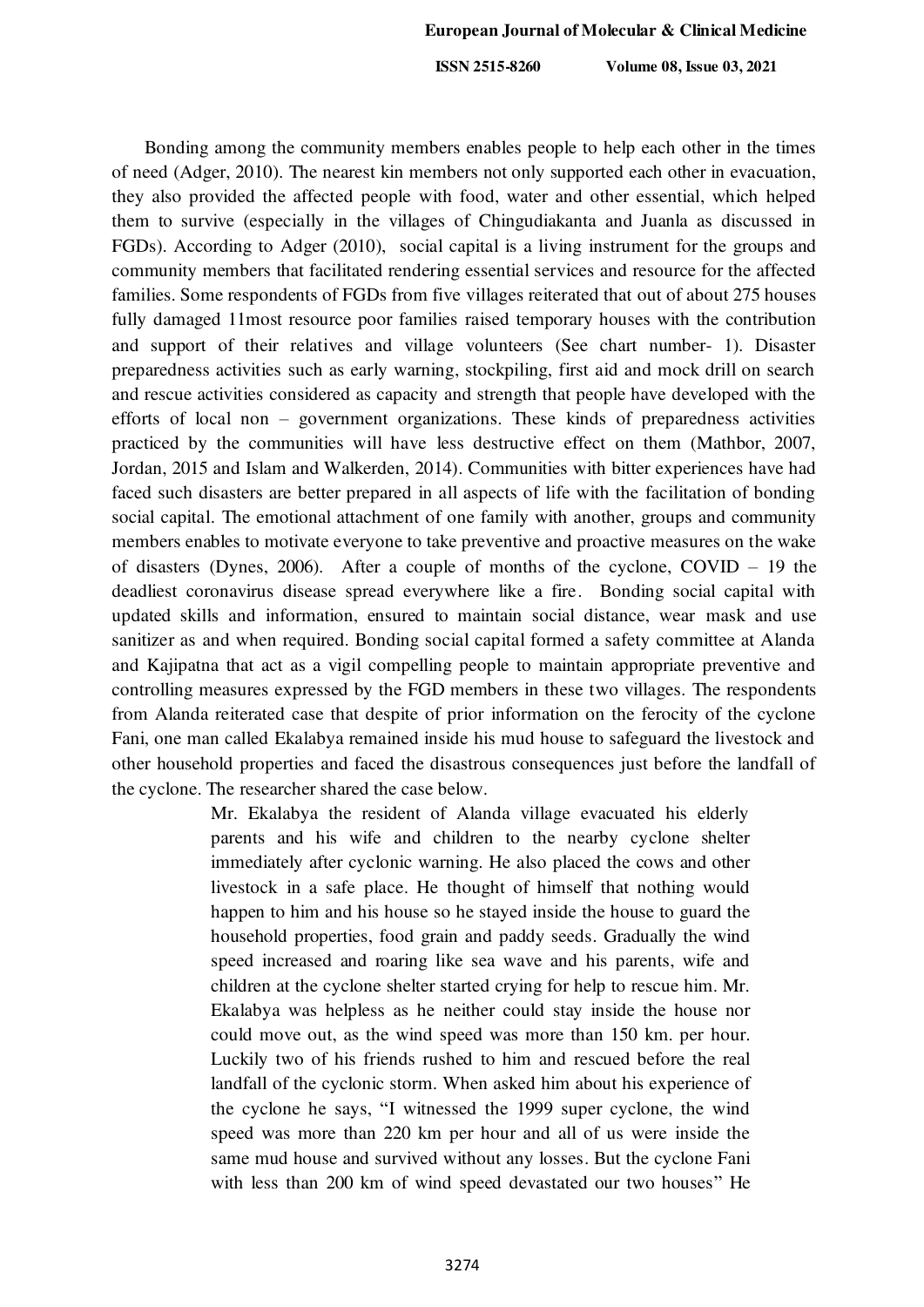goes on to say, "I thank God and my two friends who saved me at the point dire consequence. "I should not take nature's fury for granted nor to give top priorities to wealth and properties at the cost of my life."

Padisahi one of the clusters under Alanda village affected severely by the disaster and left 25 families homeless. These family members resided temporarily in the Alanda cyclone shelter for 60 days. The relative and friends families could provide food only for 3 days; however, the local government could provide them cooked food for 60 days. The 23 Women Self Help Groups in all the five villages played a commendable role by helping 110 women members financially to meet the day today necessities with minimum rate of interest, the data found while meeting with Women Self Help Groups from five villages.

Youth club members from Alanda village erected the fallen electric pole; straighten the electric wire (aftermath of the cyclone Fani 2019), data and information gathered through FGD along with the task force members of Alanda. Since the 100 % mud housed damaged completely, there are many families who were unable to clear debris due to lack able workers and at this woeful situation, as many as 95 relatives and neighbouring families in five villages assisted in cleaning and clearing debris that helped them to rebuild their houses. Normally more than 80% people's primary source of income is agricultural work they undertake during monsoon and summer crops like paddy, vegetable, pulses etc. The farming families who preserved inside the mud house were totally damaged and nothing could recover. When asked on how did they get seeds for sowing? The quick reply from the respondents is their neighbours, relatives and friends who borrowed them when they were in empty hands. As per the primary source of data about 79 families borrowed paddy seeds, black gram, and green gram for cultivation. This kind of gesture has led these farming families into a sustainable livelihood practices, (See the chart number  $-1$ )

Fig – 2 presents a summary of findings from focus group discussion among participants on the types of support extended by bonding social capital.



#### **4.2. Bridging social capital in disaster recovery and mitigation measures:**

Bridging social capital is when people, groups and community members develop relationship between and among the different groups, community, associations, educational institutions, non – government organizations with different entity, ideology and socio – economic and environmental variation (UN-ISDR, 2011). When the relatives and neighbours from different communities extend their support to mitigate the survival need of the affected people is called bridging capital. The role of non- government organizations and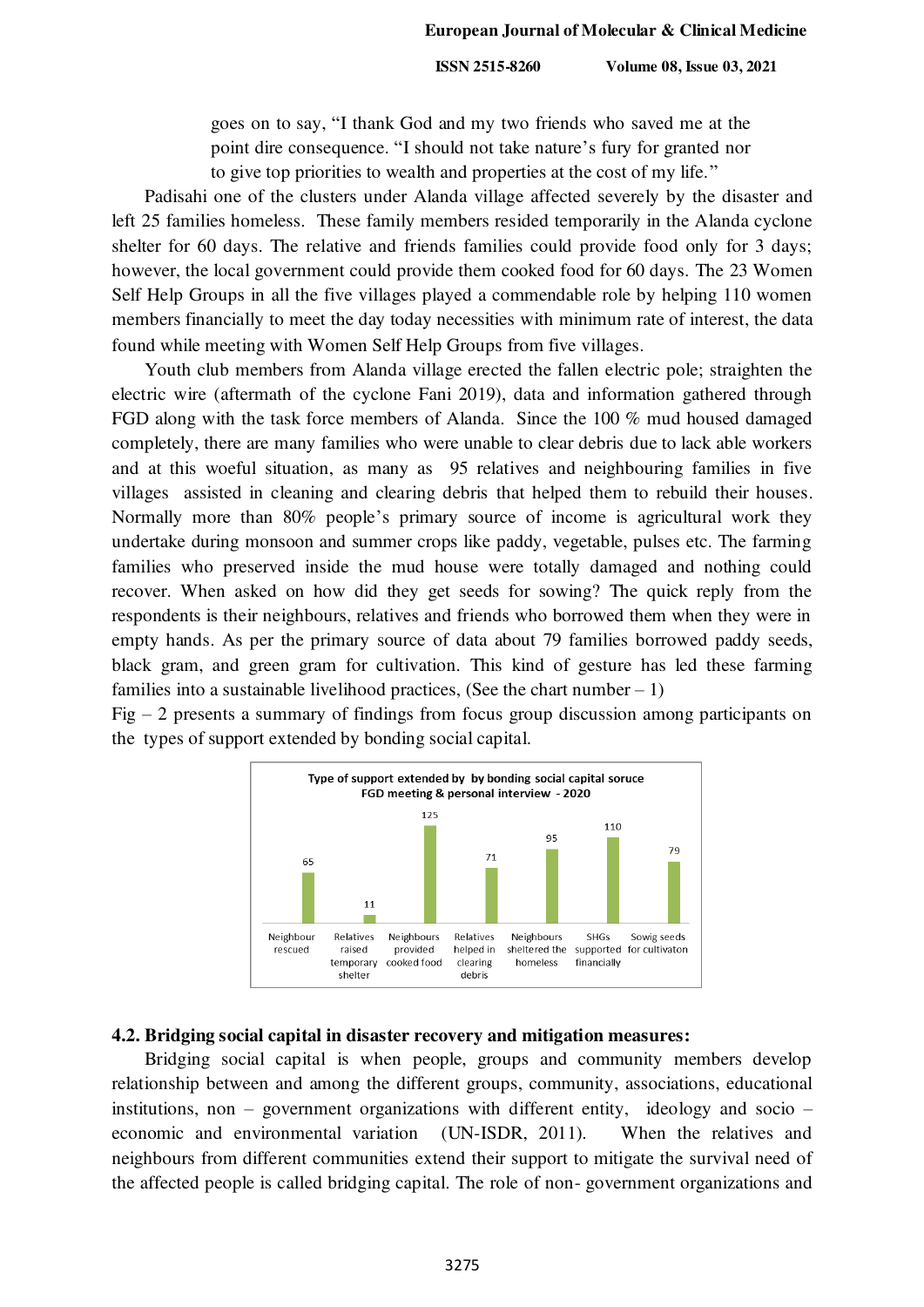other institutions as bridging capital play vital role in pre and post disaster situations. COVID – 19 has been the biggest pandemic that the people of every corner affected directly or indirectly. The local non – governmental organizations have capacitated as many as 250 men, women and youth on the COVID – 19 protocols along with preventive and controlling measures of coronavirus. Safety committee formed in Alanda and Kajipatna as said by the FGD member to ensure people to maintain social distances, wear mask and use sanitizer every time exposed to the outer world. This kind of practices minimized the spread of coronavirus further. While interacting with the cyclone affected people at Padisahi (one of the clusters of Alanda village) on whether any non- government organizations reached to you with any support? Answering to the queries of the researcher Mrs. Kabit Bhoi and Nayona Bhoi from Padisahi narrate a case below

> *Mrs. Kabita and Nayona are two active women and the leaders of women Self Help Group express "Every time when disasters hits the communities with substantial damages recorded, Mr. Nakul Nayak the secretary Jageswari Jubak Sangh a local based non – government organization from Nimapara reached Padisahi immediately with good amount of relief materials to meet the survival need. The cyclone Fani destroyed everything and made us to start from the scratch again, which has been the most difficult task to achieve to come back to normalcy. Luckily Mr. Nakul Nayak reached to our doorstep again with sufficient relief materials including food and non – materials for life for 25 families. Above all the organization constructed 25 temporary houses @Rs. 35000 for per family, this was for us the most*  valuable support ever received. We remain grateful to the *organization for being with us in times of the most crucial period uplifting us from the clutches of poverty".*

While interacting with the respondents in the focused group discussion at Juanla, some of the respondents recalled the benevolent work that the two volunteers from Parakana the neighbouring village rescued 15 elderly persons stranded in the areas marooned with water at Juanla. These youth with the temporary boat made of banana trunk passing through marooned water, rescued those 15 people, and placed them in a safer place. Apart from this help, some of the families from the same locality distributed dry food to 45 families of Juanla and Chingudiakanta. The cyclone Fani also destroyed 15 petty shops of the poor families who survived with the income gained from these shops. The local big shopkeepers at Khelar and Nimapara who used to provide groceries to these petty shopkeepers on regular basis have provided required stationeries and groceries on credit and assured them not to worry about the payment. This kind of help by the big shopkeepers gradually made them self-sufficient without further exposure to exploitation and indebtedness. Many families through discussion with FGDs reported that about 16 poor families from these villages have had no money could purchase foodstuff such as edible oil, cereal, biscuits, sugar, tea powder and other groceries on credit from the nearby shops, data gathered from the personal interview with the affected people. The chart no two indicates the types of support the communities received due to bridging social capital.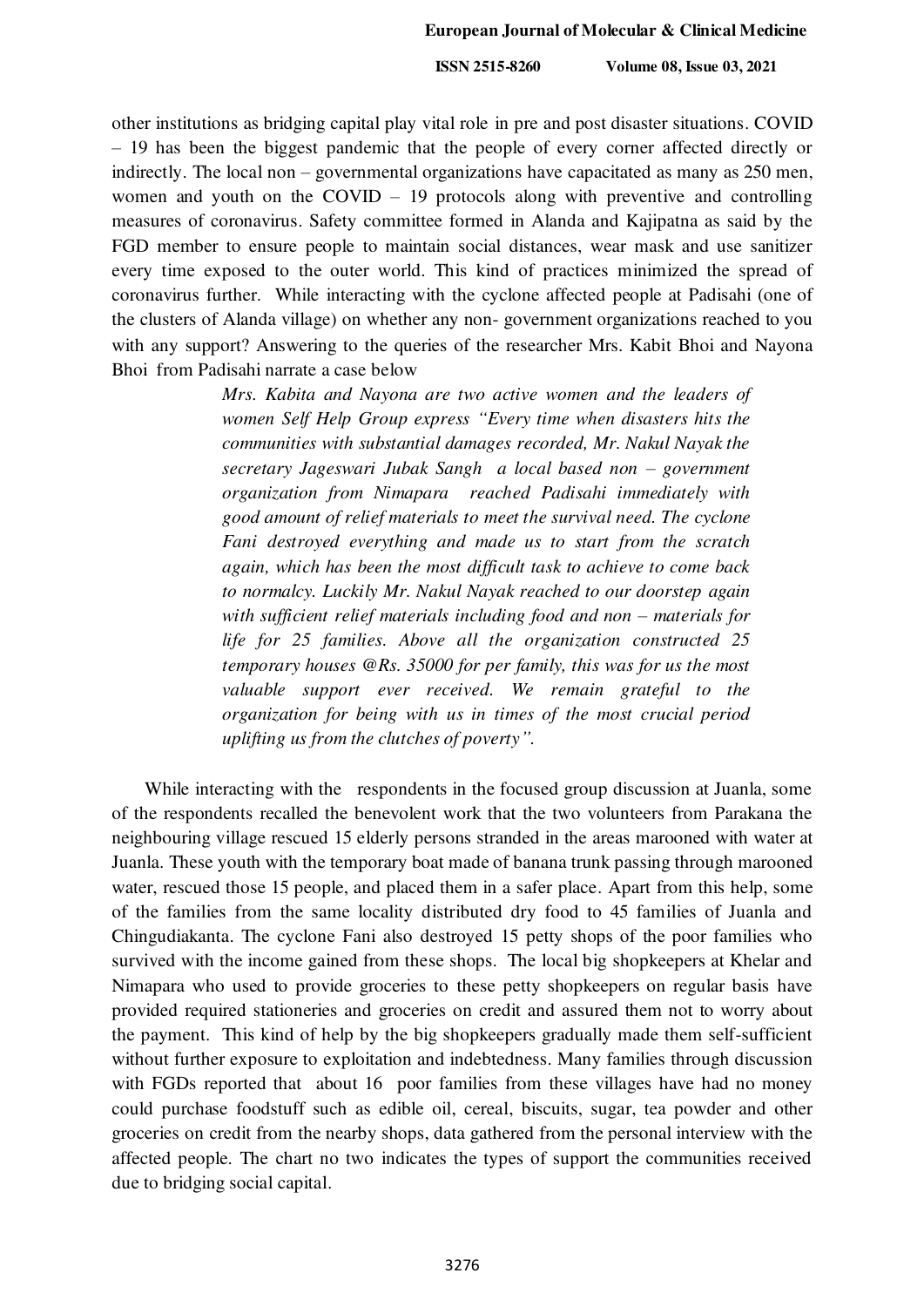Fig - 3 the types of supports extended by bridging social capital, sources FGD meeting and personal interview – 2020.



#### **4.3. Linking Social Capital in disaster recovery and preparedness measures:**

"Linking capital concerns the relationship with formal authorities and institution vertically". "These vertical ladders viewed to be power and positions as per the power, wealth and social status" (Keeley, 2007 p102). Linking social capital is a relationship between the communities, and with those in power and position to allocate resources for the wellbeing of the people in the communities (Small, 2010). The state government under the leadership of Odisha State Disaster Management Authority (OSDMA) carried out early warning after getting cyclonic warning information from the state, national and international meteorological department, informed to every community about the scheduled landfall of the cyclone, and simultaneously began evacuation drive led by Odisha Disaster Rapid Action Force (ODRAF). As many as 75 most vulnerable people like pregnant women, children, elderly men and women, differently abled and people suffered from chronic diseases resided in the isolated area rescued and evacuated them to the nearby cyclone shelter and school buildings. Looking at the immediate need of the people, government provided one bag of rice containing 50 kgs. and Rs. 2000 cash to each and every family in all the 5 villages. As part of reconstruction measures, the state government could so far construct only 14 cyclone proof houses under the schemes of Indira Awas and Biju Paka House yajana, the data gathered from the respondents while FGD and personal interview. The chart no three indicates types of support extended by linking social capital.

Fig - 4 the types of support extended by linking social capital, sources FGD meeting and personal interview – 2020.

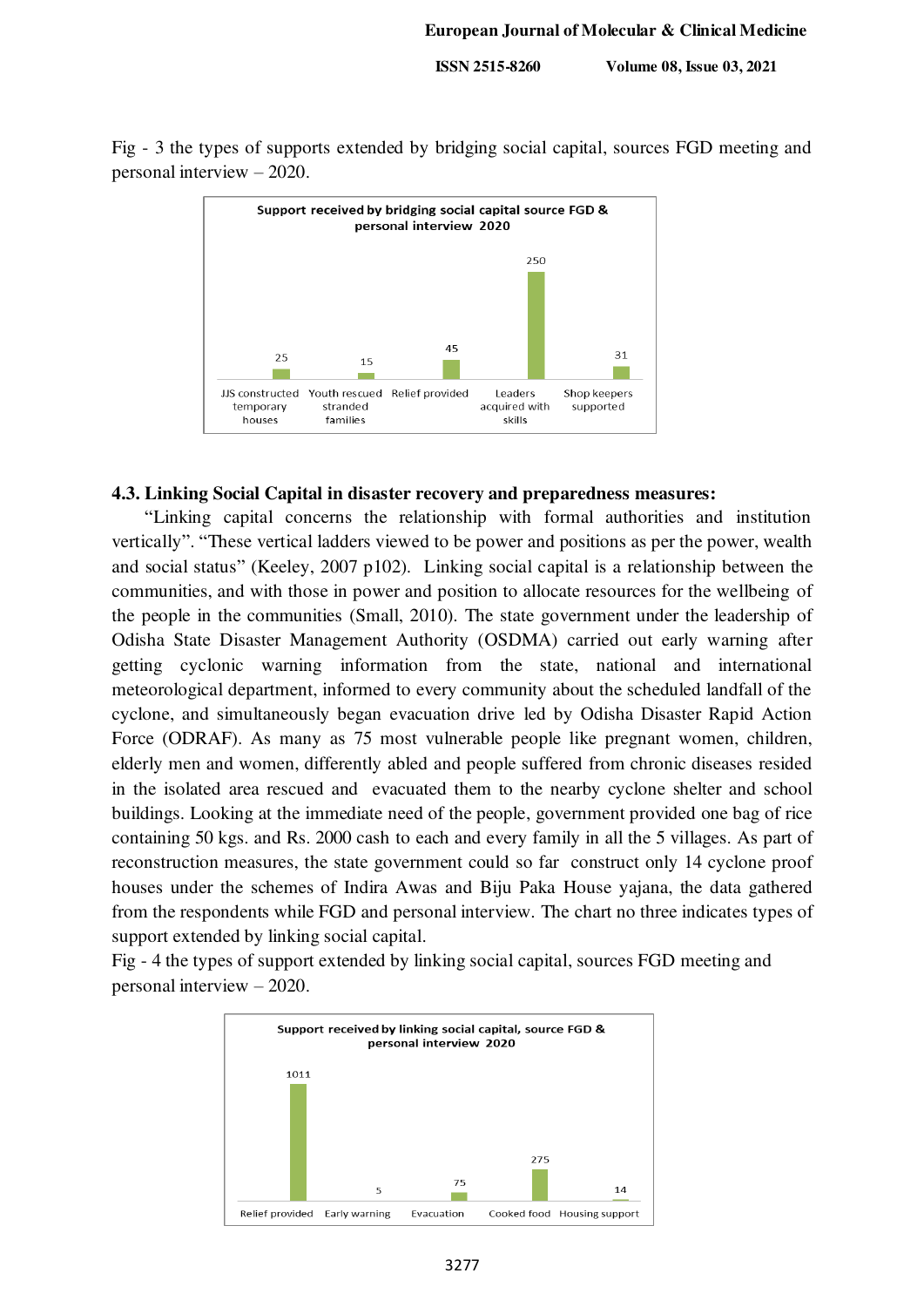Figure – 5: Contribution of Social capital in disaster risk reduction and resilience building at a glance (compiled using empirical evidences)



## **5. Discussion**

Social capital is part of human society either in rural or urban setting invites to live in unity and harmony. Human being by nature tends to live in-group and resolve issues and challenges in reciprocity. Social capital enables individuals, groups and community members to enter into someone's problems with an intention to resolve and expects the similar action in his or her turmoil situation. Social capital is a human network where interpersonal relationship is a base for strengthening the bond of love for one another, which motivates a person to stand strong and assist others in times of natural or human made hazards and disasters. The bond of love for one another is a greater strength on which disaster resilience achieved. This research paper shows how different forms of social capital like bonding, bridging and linking capital play vital role in pre, during and post disaster situation and facilitated lifesaving response and recovery measures. This kind of positive results derived are also similar to the results acknowledged by Aldrich (2008), Hawkins and Maurer (2010), LaLone (2012), Messias et al. (2012), Aldrich and Meyer (2015), Islam and Walkerden (2014, 2015).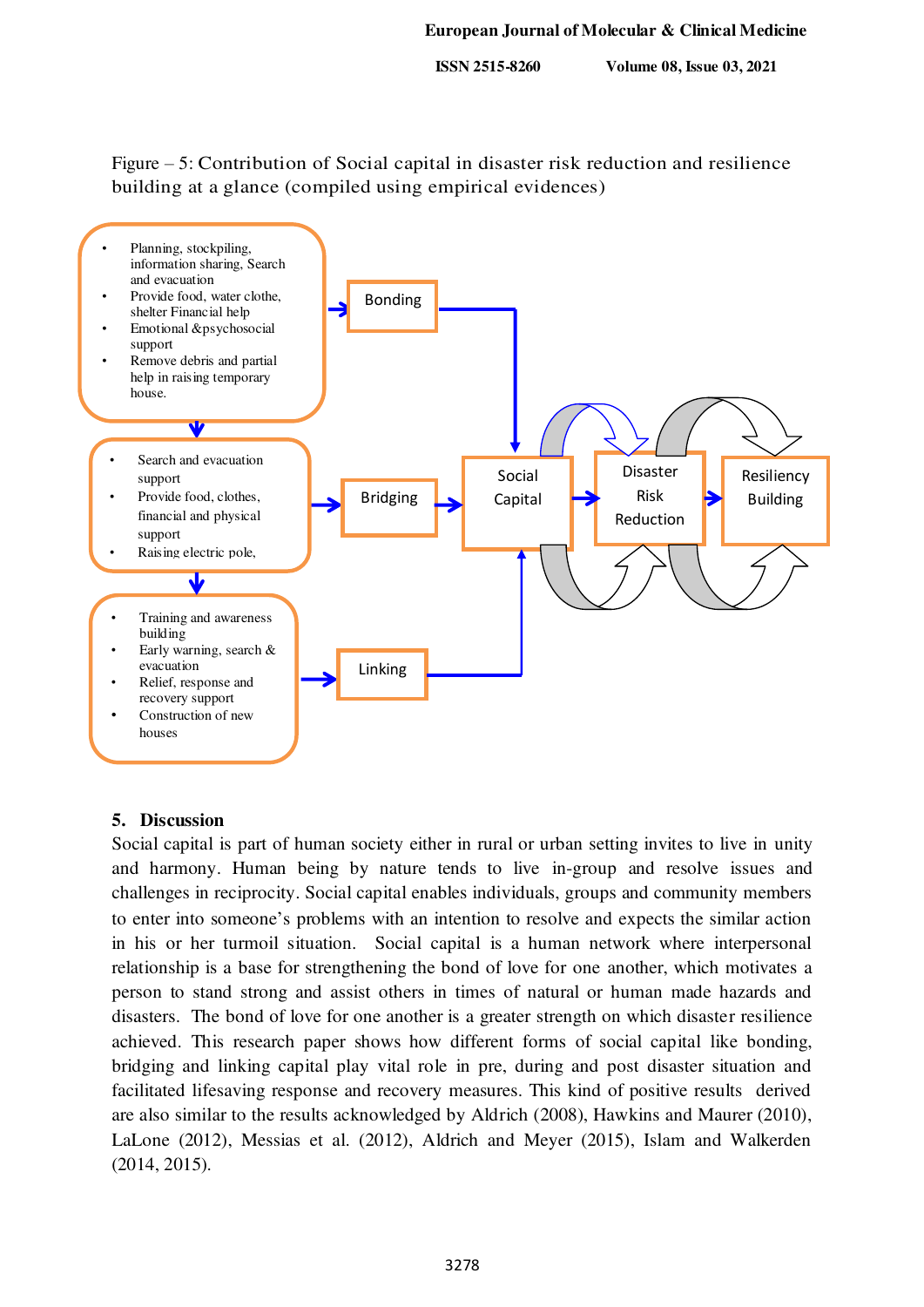Lin (2001) suggests that the contribution of bonding social capital to its neighbour, relatives and friends is minimal. However the research findings suggest that although the materials values of bonding social capital for the affected people is smaller in quantity but the most precious of all is mental and emotional support they received and felt confident that they are not left alone but surrounded by the neighbours, relatives and friends to do a bit for them. These sorts of practices enable people to be resilient to future hazards and disasters.

As a whole, both the affected and non – affected people responded to the disaster caused by the cyclone Fani. The first responders in the form bonding social capital are the neighbours, relatives and friends who gave hope to hapless with a mental and psychological support, food and water to hungry and lifesaving support of rescue and evacuation to the most vulnerable families in the communities. Bridging social capital also did its bit separately but complemented to its goal of saving and protecting human lives from disastrous situation. This kind of result is sustainable for and with Mathbor (2007), Jordan (2015) and Islam and Walkerden (2014) as the bonding and bridging capital hugely supported for the sustainable livelihood of the farming families and supported them to lessen the adverse impact of disasters. The core value of such extension of benevolent approach is good relation, trust, reciprocity, collective action, and cooperation between and among the people in the communities. But the empirical evidence show that some time the good relations among the members become negative and competitive when an individual in the group avail extra relief or rehabilitation support due to his or her network with higher authorities.

The research found out that the villagers of Juanla and Chingudiakanta have developed better network and constructive relationship with the neighbouring villages. On the other hand, the villagers of Alanda, Kajipatna and Talatanla confined their reciprocity among themselves alone. Disaster like Fani is such natural event that cannot be responded in isolation but require the maximum support of bridging and linking capital to enhance resiliency to future hazards and disasters (see, for example, Putnam 1995; Nakagawa and Shaw 2004; Murphy 2007).

Every act of response and recovery program under taken by bonding, bridging and linking capital on the wake of disaster was not only to save lives but above all to help them to stand strong and helped this experiences to manage stressors and shocks better in future. Therefore every efforts needs to be taken by government and non – government organizations to organize communities into formal and informal groups that can act like glue keeping the folk together not only in pre disaster but mostly during and after emergency situation. It is evident from the research that bonding social capital has appeared like blessing in disguise meeting and accessing basic needs and requirement in the absence of which life could have been painful and awful.

In this research, contribution of linking social capital for socio – economic rehabilitation and restoration are not vast in quantity and quality except a few relief and rescue measures and the infrastructural rehabilitation for the homeless families like a drop in a glass of water. The results from the FGD meeting and from the personal interview show that the community members in-group and individually are not empowered to tap resources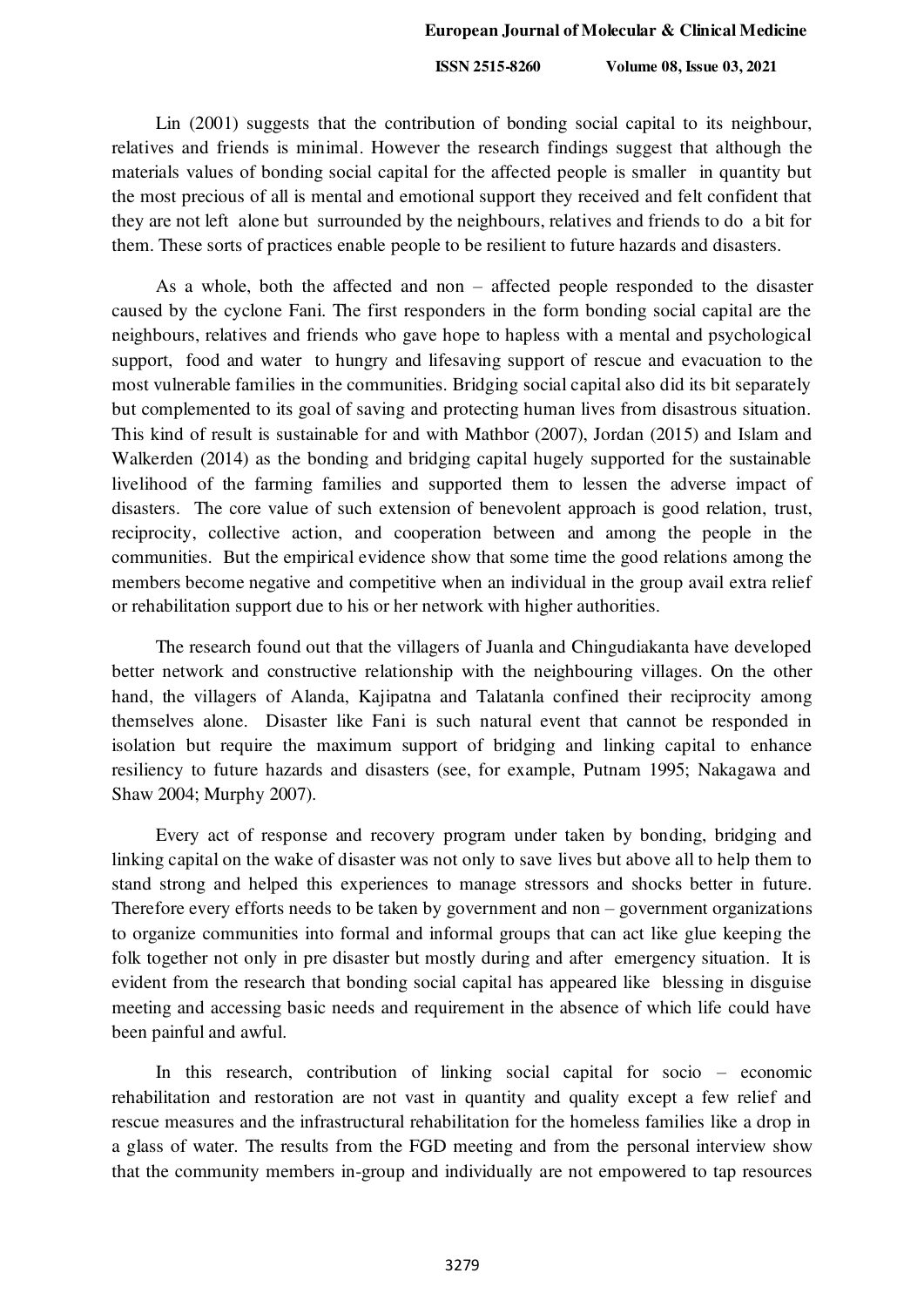from linking capital. There needs to be regular interface meeting and workshop between the linking and bonding capital to exchange and share the problems, issues and challenges to address by linking capital. The state and national government as per the disaster management act entrusted to play crucial role in managing disasters in pre, during and post disasters situation. The history of disasters reiterates that people themselves are the first stakeholders to prepare for, respond to and recovery from the destructive effect and impact of disasters. The support services from government institutions came late and the individuals realized that the resource distribution was not socially equitable.

#### **6. Conclusion**

To explore the role of social capital that is, bonding, bridging and linking in response, recovery and adapt with coping mechanism from the cyclone Fani was the purpose of this research. The cyclone left with no physical resources for the people to reduce life risk by themselves than to depend largely on neighbours' help and support that is social capital. Beginning from the act of search evacuation of the most vulnerable families and individuals to the safer places, fed the hungers, sheltered the homeless, cleared the debris, raised the temporary shelters and toiled on the long term recovery and rebuilding the affected members in communities for sustainable livelihood and resilience building. Some authors have opined that these acts of benevolence of social capital for those disaster-affected people are tiny and yet without those help the affected people are difficult to lifted from the gutter of disaster.

One of the strength in the five villages are the community level informal groups like Village Development Committee, Women Self Help Groups, Farmers Clubs, Youth Club and the Task force committee. These groups have developed the sense of we feelings, care for one another in times of difficult situation and these groups have played lifesaving work during and after disaster. When asked some of the members of farmers club on the purpose of forming this group, Mr. Manas Parida the secretary from Alanda replied, "We have realized since a long back that the only survival strategy for us in this disaster prone village is group". "We depend on each other on sharing of information, sharing of seeds, sharing of fertilizers and borrow money in times of difficult situation." The only concern of these farmers is not able to connect with the concern department and the persons in power and position for mobilizing required support and resources.

The effective reduction of vulnerabilities and enhancing capacities require appropriate, realistic and functional planning and coordination that need to create by the government organization. Some government and non-government organization along with the participation of all community members need to enhance the capacity of all the community members. Moreover there are other factors other than social capital that determine timely and effective response and recovery work from the adverse impact of disaster. Every community has formal and informal groups or committee, led by the leaders. These leaders with their leadership skills and expertise mobilize human, physical and financial resources and meet emergency needs of the affected people. Some participants in FGDs reiterated that the leaders in the SHGs, youth clubs and farmers clubs have played pivotal role in managing risk and crisis effectively. The implementation of search, evacuation, relief and response work was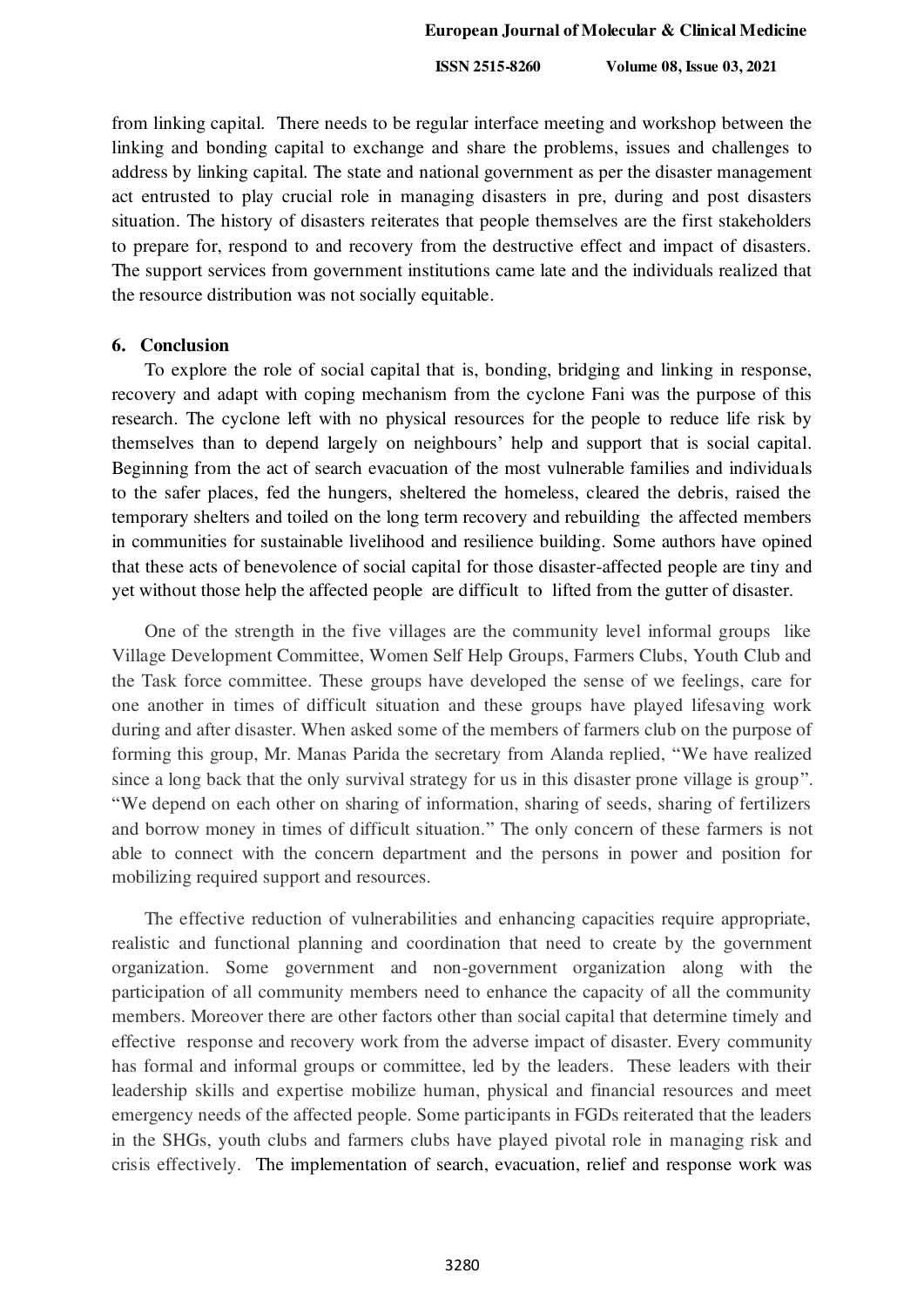#### **European Journal of Molecular & Clinical Medicine**

 **ISSN 2515-8260 Volume 08, Issue 03, 2021**

possible with collective action, cooperation and coordination led by the leaders in the communities. Leaders must be upgraded with the managerial skills and techniques time to time so as to effectively coordinate the entire cycle of disaster management and make the communities resilient to absorb shocks and stressors in the wake of future disasters.

#### **Abbreviation**

| $COVID-19$   | : Corona Virus Disease - 19                  |
|--------------|----------------------------------------------|
| <b>NGO</b>   | : Non $-$ Government Organization            |
| <b>INGO</b>  | : International Non-Government Organization  |
| FGD          | : Focus Group Discussion                     |
| <b>SHGs</b>  | : Women Self Help Groups                     |
| <b>IAY</b>   | : Indira Awas Yajna                          |
| <b>VDC</b>   | : Village Development Committee              |
| <b>ODRAF</b> | : Odisha Disaster Rapid Action Force         |
| <b>NDRF</b>  | : National Disaster Response Force           |
| <b>OSDMA</b> | : Odisha State Disaster Management Authority |
| <b>BDO</b>   | : Block Development Officer                  |
| PRI          | : Panchyati Raj Institution                  |
|              |                                              |

#### **Reference**

- 1. Asri, K. N., & Wiliyanarti, P. F. (2017). Community social capital on fighting dengue fever in suburban Surabaya, Indonesia: A qualitative study. International Journal of Nursing Sciences. 4(4), 374–377. [https://doi.org/10.1016/j.ijnss.2017.10.003.](https://doi.org/10.1016/j.ijnss.2017.10.003)
- 2. Aldrich, D.P. (2012a) Building Resilience: Social Capital in Post-disaster Recovery. University of Chicago Press, Chicago, IL
- 3. Adler, P. S., & Kwon, S.-W. (2002). Social capital: Prospects for a new concept. The Academy of Management Review, 27(1), 17.
- 4. Aldrich, D. (2012). Building resilience: Social capital in post-disaster recovery. Chicago: University of Chicago Press.
- 5. Adler, P. S., & Kwon, S.-W. (2002). Social capital: Prospects for a new concept. Academy of management review, 27(1), 17-40.
- 6. Abrams, D., Hogg, M., & Marques, J. (2005). The social psychology of inclusion and exclusion. New York: Psychology Press.
- 7. Aldrich, D. P. (2011). The externalities of strong social capital, post-tsunami recovery in Southeast India. Journal of Civil Society, 7, 81-99. doi:10.1080/17448689.2011.553441.
- 8. Adger, W. N. (2010). Social capital, collective action, and adaptation to climate change. In Der klimawandel (pp. 327-345). VS Verlag für Sozialwissenschaften.
- 9. Aldrich DP (2008) The crucial role of civil society in disaster recovery and Japan's preparedness for emergencies. Policy stud organ Jpn aktuell 3:81–96.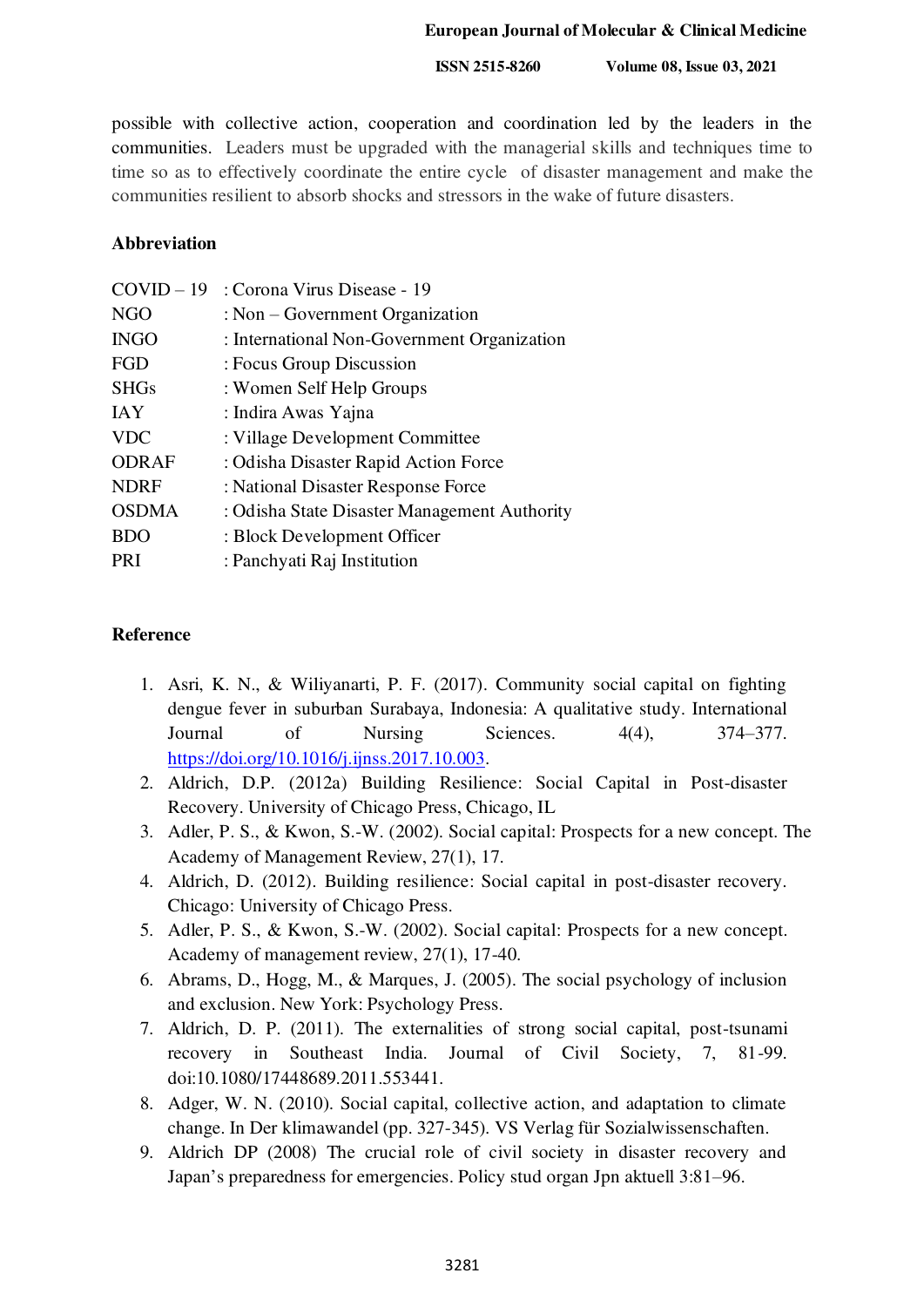- 10. Aldrich DP, Meyer MA (2015) Social capital and community resilience. Am Behav Sci 59(2):254–269.
- 11. Bihari, M. and R. Ryan (2012) 'Influence of social capital on community preparedness for wildfires'.Landscape and Urban Planning. 106(3). pp. 253–261.
- 12. Borgonovi, F., & Andrieu, E. (2020). Bowling together by bowling alone: Social capital and Covid-19. Covid Economics, 17, 73-96.
- 13. Burt, R. S. (1992). Structural holes: The social structure of competition. Cambridge, MA: Harvard Business Press.
- 14. Bourdieu, P. (1986). The forms of capital. In J. G. Richardson (Ed.), Handbook of theory and research for the sociology of education (pp. 241–258). New York: Greenwood.
- 15. Cutter, S.L., K.D. Ash, and C.T. Emrich (2014) 'The geographies of community disaster resilience'. Global Environmental Change. 29. pp. 65–77
- 16. Constas, M., Frankenberger, T. & Hoddinott, J. (2014). Resilience Measurement Principles: Toward an agenda for Measurement Design. Food Security Information Network Resilience Measurement Technical Working Group. Technical Series No 1. Rome: World Food Programme.
- 17. Coleman, J. 1988. "Social Capital in the Creation of Human Capital." American Journal of Sociology, 94: 95-120.
- 18. Cutter, S. L., Burton, C., & Emrich, C. (2010). Disaster resilience indicators for benchmarking baseline conditions. Journal of Homeland Security and Emergency Management, 7, 1-22. doi:10.2202/1547-7355.1732.
- 19. Chamlee-Wright E, Storr VH (2011b) Social capital, lobbying and communitybased interest groups. Public Choice 149(2):167–185.
- 20. Dynes, R. (2006). Social capital: Dealing with community emergencies. Homeland Security Affairs, 2(2).
- 21. Elliott, J., Haney, T., & Sams-Abiodun, P. (2010). Limits to Social Capital: Comparing Network Assistance in Two New Orleans Neighbourhoods Devastated by Hurricane Katrina. Sociological Quarterly 51(4):624-648.
- 22. Fukuyama, F. (1995). Trust: The Social Virtues and the Creation of Prosperity (Vol. 99). New York: Free Press.
- 23. Frankenberger, T., Mueller, M., Spangler, T., & Alexander S. (2013). Community Resilience: Conceptual Framework and Measurement Feed the Future Learning Agenda. Rockville, MD: Westat.
- 24. Hanifan, L. J. (1916). The rural school community center. Annals of the American Academy of Political and Social Science, 67, 130-138.
- 25. House, J. S., Landis, K. R., & Umberson, D. (1988). Social relationships and health. Science, 241(4865), 540-545.<https://doi.org/10.1126/science.3399889>
- 26. Hawkins RL, Maurer K (2010) Bonding, bridging and linking: how social capital operated in New Orleans following Hurricane Katrina. Br J Soc Work 40:1777– 1793.
- 27. Islam R, Walkerden G (2014) How bonding and bridging networks contribute to disaster resilience and recovery on the Bangladeshi coast. Int J Disaster Risk Reduct 10:281–291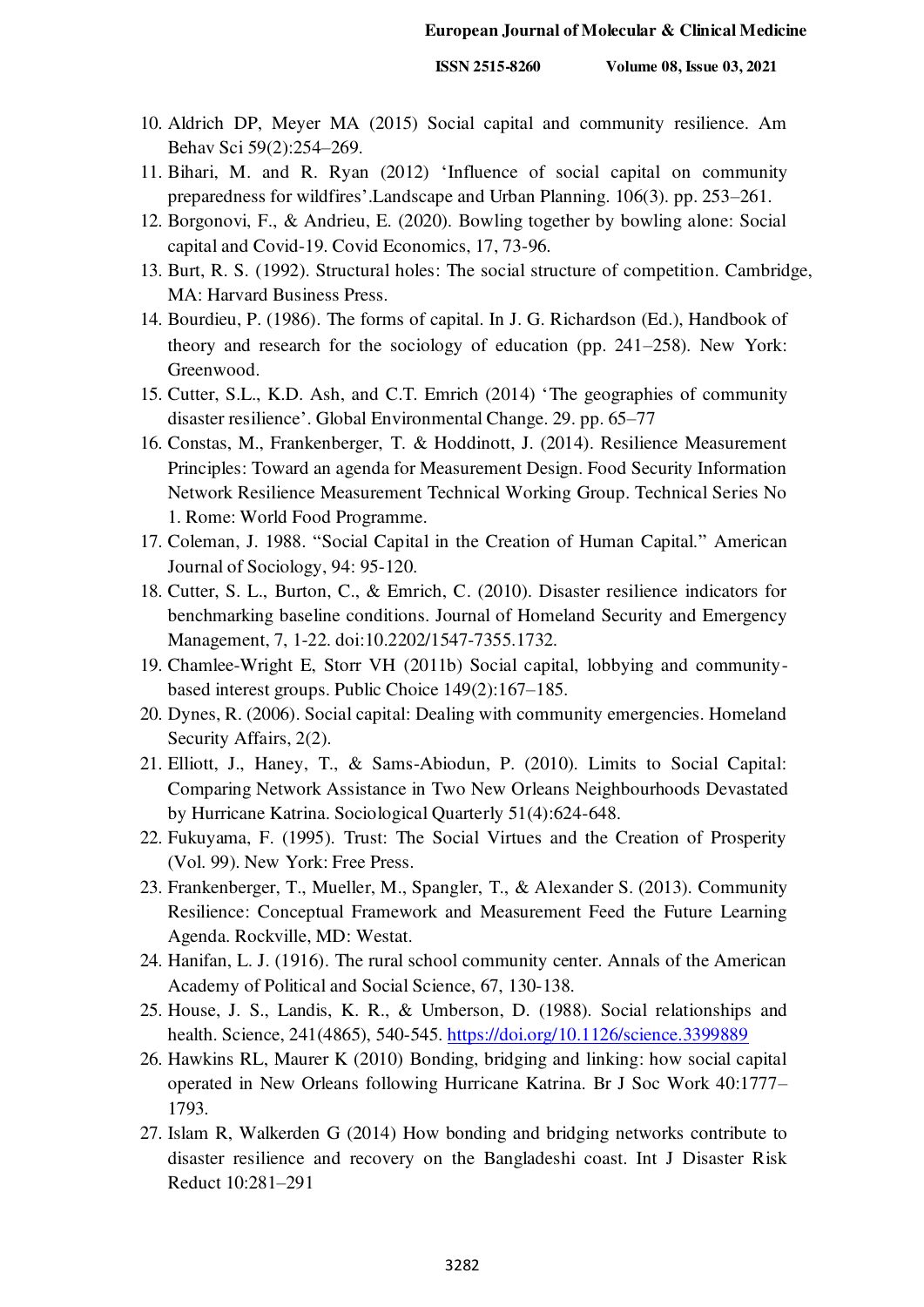- 28. Jordan JC (2015) Swimming alone? the role of social capital in enhancing local resilience to climate stress: a case study from Bangladesh. Clim Dev 7(2):110– 123.
- 29. Keeley, T. D. (2007) International Human Resource Management in Japanese Firms: Their Greatest Challenge, Palgrave, Basingstoke.
- 30. Lin N (2001) Social Capital: a theory of social structure and action Cambridge University Press, New York.
- 31. LaLone MB (2012) Neighbors helping neighbors: an examination of the social capital mobilization process for community resilience to environmental disasters. J Appl Soc Sci 6(2):209–237.
- 32. Mathbor GM (2007) Enhancement of community preparedness for natural disasters: the role of social work in building social capital for sustainable disaster relief and management. Int Soc Work 50(3):357–369.
- 33. Mallick B, Rahman KR, Vogt J (2011b) Coastal livelihood and physical infrastructure in Bangladesh after cyclone Aila. Mitig Adapt Strateg Glob Change 16(6):629–648.
- 34. Maskrey, Andrew. 1989. Disaster Mitigation: A Community Based Approach. Oxford: Oxfam International.
- 35. Messias DK, Barrington C, Lacy E (2012) Latino social network dynamics and the hurricane Katrina disaster. Disasters 30(1):101–121.
- 36. Murphy, B.L. (2007) 'Locating social capital in resilient community-level emergency management' Natural Hazards. 41(2). pp. 297–315
- 37. Norris, F. H., Stevens, S., Pfefferbaum, B., Wyche, K., & Pfefferbaum, R. (2008). Community resilience as a metaphor, theory, set of capacities, and strategy for disaster readiness. American Journal of Community Psychology, 41, 127-150. doi:10.1007/s10464-007-9156-6.
- 38. O'Keefe, Phil, Ken Westgate and Ben Wisner. 1976. "Taking the Naturalness out of Natural Disasters." Nature 260: 566-567.
- 39. Putnam, R. D. (2000). Bowling Alone: the collapse and revival of American community, Simon & Schuster, New York.
- 40. Putnam, R.D. (1995). 'Bowling alone: America is declining social capital', Journal of Democracy 6:1, January 1995 pp65-78.
- 41. Putnam, R. (2000). Bowling alone: The collapse and revival of American community. New York, NY: Simon & Schuster.
- 42. Portes, A. (1998). Social capital: Its origins and applications in modern sociology. Annual Review of Sociology, 24, 1-24. doi:10.1146/annurev.soc.24.1.1
- 43. R. Dynes, The Importance of Social Capital in Disaster Response, Disaster Reseach Center Paper, University of Delaware, 2002.
- 44. Shaw, R., Gupta, M., and Sharma, A. 2003. "Community recovery and its sustainability: lessons from Gujarat earthquake of India." Australian Journal of Emergency Management 18 (2): 28-34.
- 45. Small, M. L. (2010). Unanticipated gains: Origins of network inequality in everyday life. New York, NY: Oxford University Press.